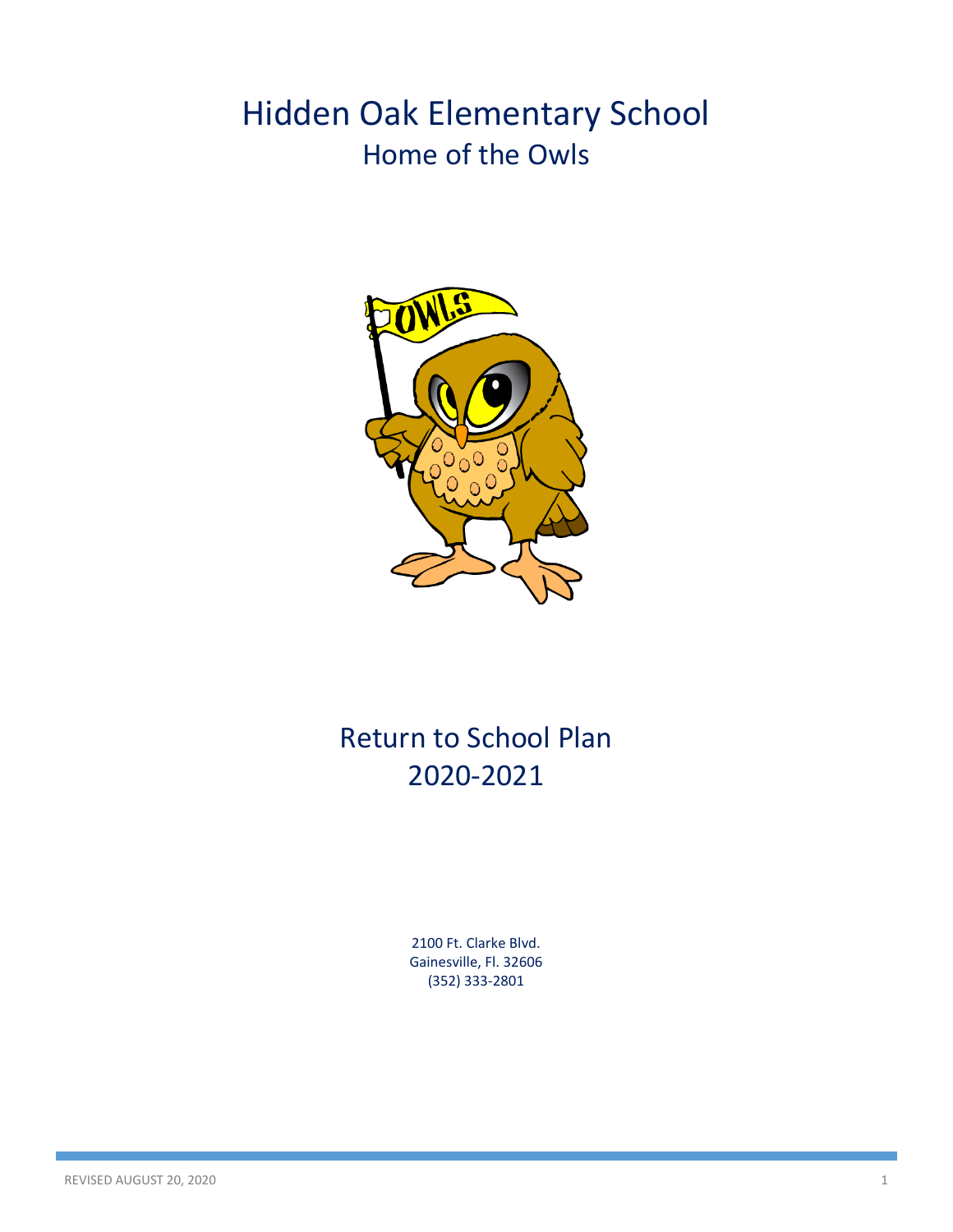Hidden Oak Families and Staff,

We take great pride in our school, our families, and the task placed before us on a daily basis as we educate our students. In the best of times, we know you place your children in our care and trust us to treat them as our own…and we do. Given the uncertainty of the world we face right now, we know it may be an even more daunting idea to transfer that trust completely. Please know that we will do everything in our power to protect and safeguard everyone who comes to our school…from the moment of arrival to dismissal.

We hold dear and cherish the legacy of the openness of our school, family involvement in the school building, and volunteerism. Due to the ongoing pandemic, however, there are going to be changes to the Hidden Oak way of doing things. We long for the day we can go back to a simpler time…without masks, temperature checks, and worry. Until then, we are here to help, listen, and comfort as we tackle the task of education together with you as the Hidden Oak family.

This reopening plan serves as the guide for staff, students, parents, and visitors of Hidden Oak Elementary during the 2020-2021 school year. Changes may occur throughout the year based on guidance from Alachua County Public Schools as well as updated federal, state, and local guidelines.

Included in the plan are the procedures and protocols in place at Hidden Oak. In some cases, these are directly from our district plan. In other cases, they are specific to Hidden Oak and our unique circumstances.

I would like to thank the committee of teachers and staff who worked on this, colleagues, and parents who have helped throughout this process. All of this, including the seemingly short conversations or concerns that dealt with a specific situation, guided my thinking. Thank you for your help.

As always, if you have any questions do not hesitate to reach out to me at school.

Wishing you the best,

m Kulu

Jim Kuhn Principal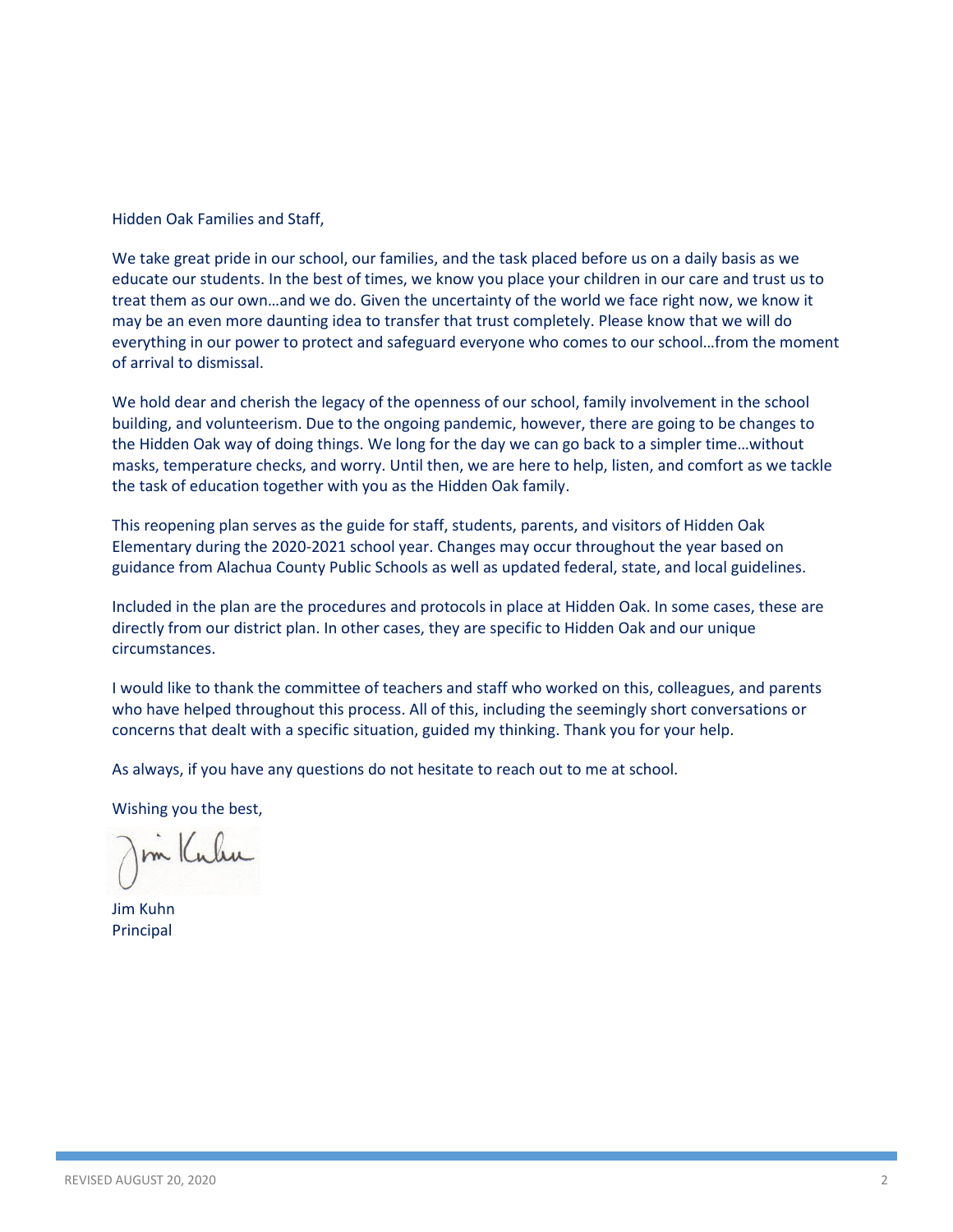### TABLE OF CONTENTS

| <b>Health and Wellness</b>               |   |
|------------------------------------------|---|
| <b>Face Coverings</b>                    |   |
| Individual Wellness                      | 4 |
| School Clinic                            | 4 |
| <b>Isolation Room</b>                    | 5 |
| Employee, Visitor, and Student Screening | 5 |
| Protocols for COVID-19 - Student         | 6 |
| Protocols for COVID-19 - Employees       | 6 |
| <b>Cleaning and Disinfecting</b>         | 7 |
| <b>Volunteers and Visitors</b>           | 8 |
| Arrival, Dismissal, and Transitions      |   |
| Cafeteria                                |   |
| Social Emotional learning                |   |
| Curriculum and Instruction               |   |
| Safety Drills                            |   |
| Field Trips, Plays, Clubs                |   |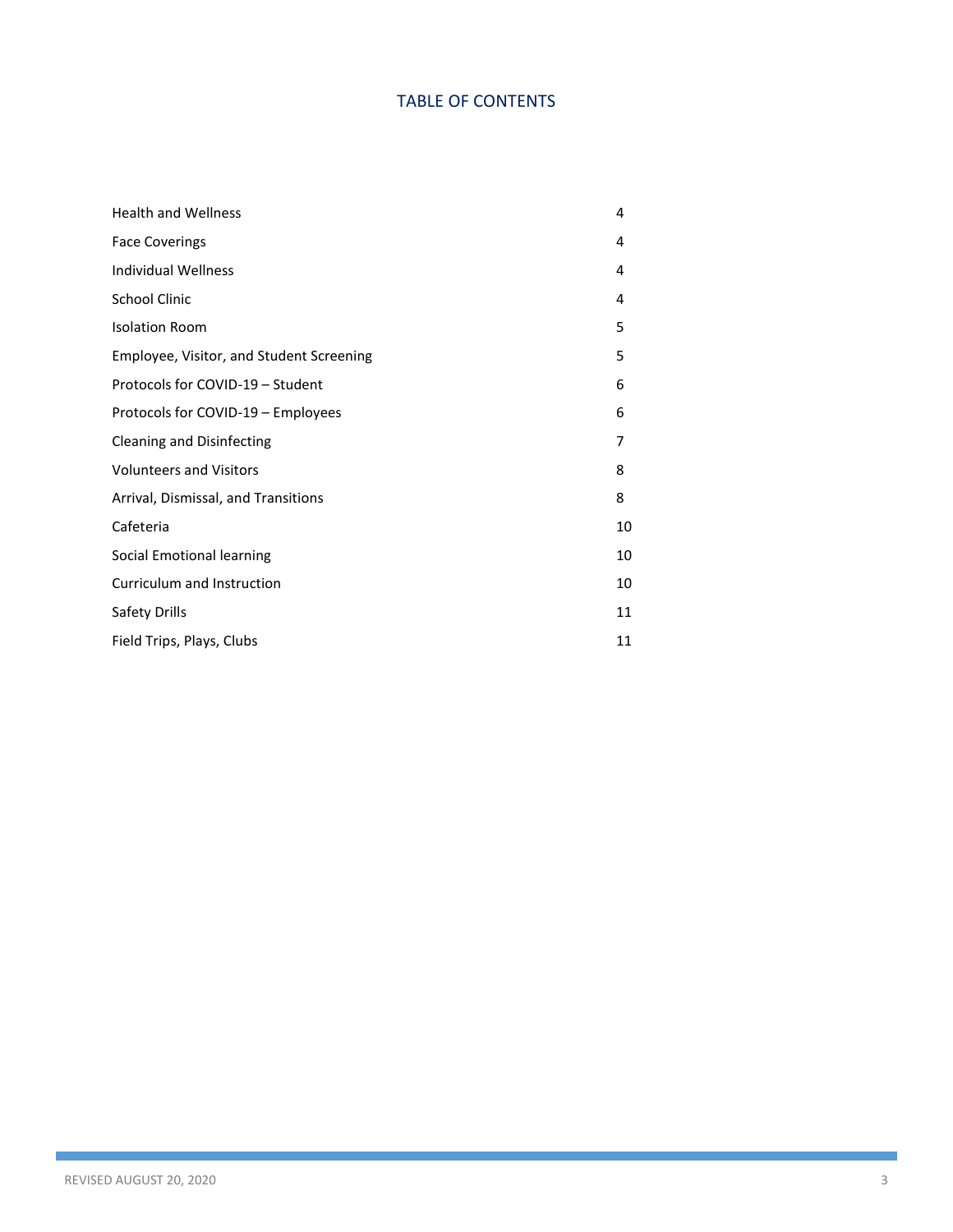#### **HEALTH AND WELLNESS**

#### Face Covering Requirements

- All persons (students, staff, contractors, vendors, and visitors) must wear appropriate face coverings **that cover both the mouth and nose** when on school board property, at a school board activity, or riding a bus or in other approved transportation.
- All persons must have a face covering with them at all times while on district property, even if they are in a location where they are able to maintain social distancing.
- The wearing of a face covering is a health issue. Student compliance will be handled as a health and safety issue, not as a disciplinary issue.
- Students and staff will be provided face coverings as needed.
- Teachers may provide mask breaks as long as appropriate social distancing and safety requirements can be met.
- Exceptions:
	- $\circ$  Children in kindergarten and below will be educated, encouraged and expected to wear face coverings, but failure to wear a face covering will not prohibit their attendance if they are unable to wear a face covering at all times.
	- o Wearing a face covering is not required while eating or drinking.
	- $\circ$  Persons who have difficulty breathing or suffer sensory issues due to a documented medical or psychological issue will not be required to wear a face covering. If appropriate, they will be asked to wear a clear face shield, unless wearing the face shield would also cause breathing or sensory issues. **Documentation from a medical provider must be on file before a person will be excused from this face covering requirement.**
	- o Persons communicating with hearing-impaired individuals who need to see the other person's mouth to communicate will not be required to wear a face covering.
	- $\circ$  Teachers, staff members, and students, at the direction of the teacher, may remove their face coverings when wearing them would impede instruction.
	- $\circ$  Masks are not required during extracurricular activities such as recess or physical education provided social distancing is in place. Students must keep masks with them at all times.
- Breakaway lanyards will be provided to all students. Lanyard must remain at school

#### Individual Wellness

- Hand sanitizer stations will be mounted in each classroom and other campus locations
	- Students will sanitize their hands upon entry and exit from the classroom
		- o Teachers and staff will monitor this procedure to ensure students are sanitizing as expected.
- Hand sanitizing stations will be placed at the entry to the serving line in the cafeteria
- Additional PPE is available in the front office
- Staff lounge is closed until further notice for gatherings.
	- o Microwave, sink, vending, refrigerator may be used provided that, while waiting, staff remain at least 6 feet apart while waiting.
	- o Staff may not remove face coverings while waiting, preparing food, etc.

#### School Clinic

- The regular clinic will be utilized for traditional nursing services provided to students.
- "Stay in Class" guidelines will be used for minor concerns such as small cuts and abrasions.
- All classrooms will be stocked with basic first aid supplies, such as bandaids, to minimize visits to the clinic.
- School nurses will assist in guiding staff concerning basic first aid concerns in order to lessen the number of visits to the clinic.
- Typical Clinic Visits
	- o Student medication
	- o Bumps/Black eye
	- o Minor injuries to the face or head
	- o Severe tooth or ear pain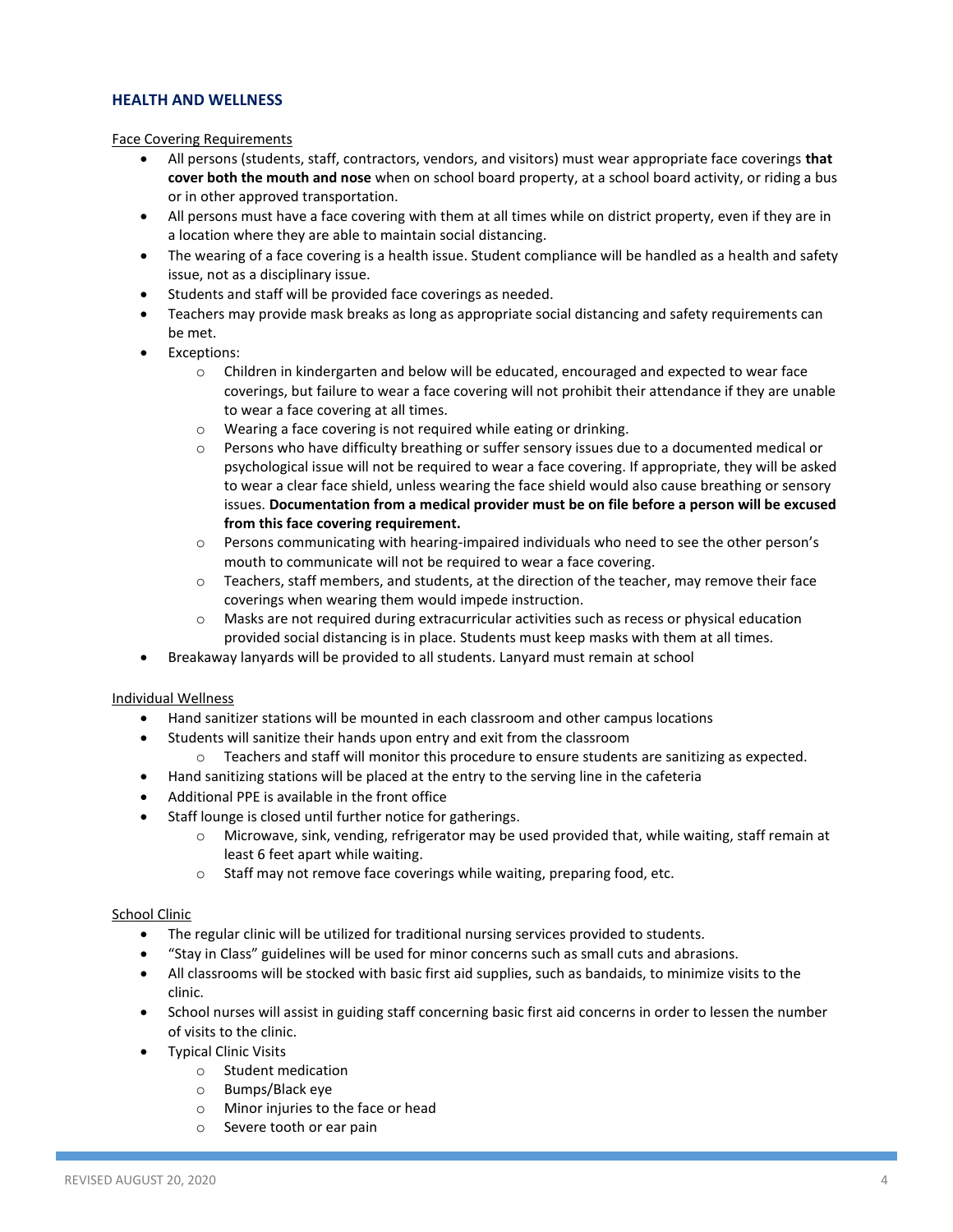- Wellness visits with a child's primary care physician are suggested in accordance with the physician's recommendations in order to maintain immunizations and seasonal flu vaccines.
- Clinic Safety Rules will be in place that limit:
	- o Clinic restroom use unless health clinic related
	- o Non-medical phone use
	- o Resting unless medically necessary

#### Isolation Room

- A designated isolation area has been established
- Those entering the isolation room should wear a N95 or equivalent mask
- If a student has COVID-like symptoms and needs to utilize the isolation clinic, a parent/guardian will be called and expected to pick up their child as soon as possible.
- Students will only be released to their parent/guardian or emergency contact.
- Students will not be allowed to ride the school or aftercare bus, attend EDEP, or participate in any other after-school activity.
- Parents/guardians will be given the Parent Letter Checklist and Return to School Letter upon checking out of school.

#### Employee Screening

- Employees will complete a health screening questionnaire and a digital thermometer scan upon arrival to school.
- Employees will not be permitted to remain on campus if they answer "Yes" to any of the screening questions OR if they register a temperature higher than 100.4

#### Visitor Screening

- All visitors will complete a health screening questionnaire and a digital thermometer scan upon arrival to school.
- Visitors will not be permitted to enter or remain on campus if they answer "Yes" to any of the screening questions OR if they register a temperature higher than 100.4

#### Student Screening

- Parents should evaluate their children for any COVID symptoms before leaving for school and have them remain home if experiencing any of the following:
	- o Fever or chills
	- o Cough
	- o Shortness of breath or difficulty breathing
	- o Fatigue
	- o Muscle or body aches
	- o Headache
	- o New loss of taste or smell
	- o Sore throat
	- o Congestion or runny nose
	- o Nausea or vomiting
	- o Diarrhea
- Students will receive a minimum of two digital thermometer scans during the day.
	- o Upon arrival to homeroom
	- o At a point later in the morning as a secondary check
	- o The school nurse will evaluate students with a temperature above 100.4 and administration will be notified.
		- Student will be sent to the isolation room and parent/guardian will be notified to pick up their child.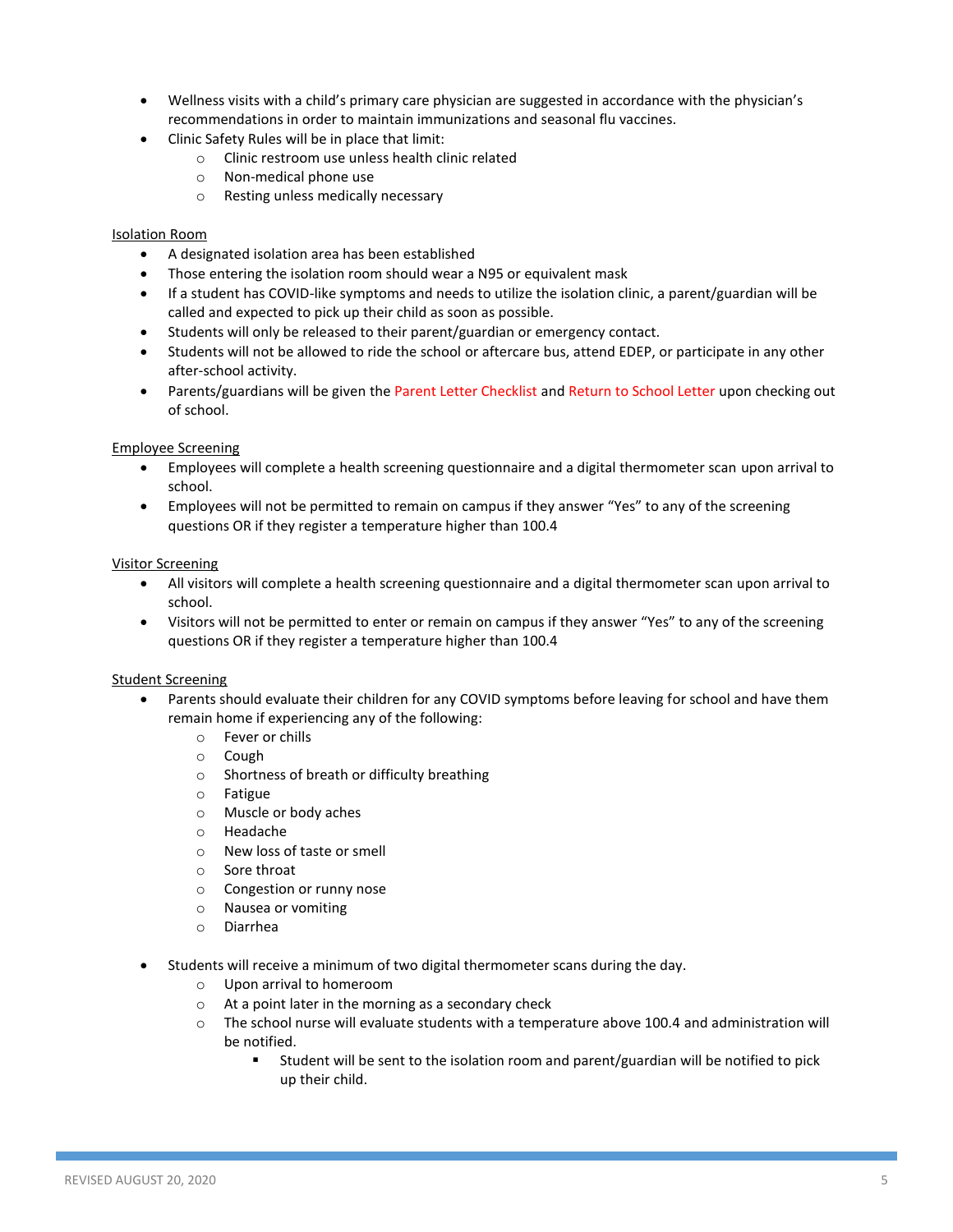- The school nurse will evaluate any student experiencing COVID-like symptoms.
	- o Nurse will be called to the room.
	- $\circ$  Student will sit outside the classroom door. Teacher will keep door open and monitor the child until the nurse arrives.
	- $\circ$  Upon arrival, the nurse will conduct a temperature check and assess child's symptoms based on the individual's medical history and latest recommendations.
	- o If COVID is suspected or symptoms cannot be explained (e.g. allergies), student will be escorted to the isolation room. Parent/guardian will be notified to pick up their child.

## Protocols for COVID-19 – Symptoms/Exposure/Confirmed Positive

#### *Student*

- **If a student tests positive for COVID-19:** 
	- $\circ$  Staff and families will be notified of a positive case at the school, without identifying the student.
	- o District/school staff will work with the Alachua County Health Department to contact those who have had significant exposure (within 6 feet for more than 15 continuous minutes).
	- o Areas of the school requiring cleaning/sanitizing will be closed off until protocols are completed.
	- $\circ$  The student may return to campus when he/she has gone 24 hours without fever (without the use of fever-reducing medications) symptoms have improved, it has been at least 10 days since the test was administered AND they have been cleared to return, in writing, by a medical provider.
	- $\circ$  A student in isolation may participate in the Digital Academy. If this isn't possible, or if the student is too ill to do schoolwork, the absences will be excused.
- If a student has had significant exposure to someone who has tested positive for COVID-19 (defined as being within 6 feet for 15 continuous minutes):
	- $\circ$  The parent/guardian will be notified of the exposure and directed to pick up the student immediately if that student is in school.
	- o The parent/guardian will be given the Parent Letter Checklist and Return to School Letter and will be encouraged to contact their healthcare provider for additional guidance.
	- $\circ$  Areas of the school requiring cleaning/sanitizing will be closed until protocols have been completed.
	- $\circ$  The student may return to campus 14 days after exposure to someone testing positive AND they have had no fever or symptoms.
	- $\circ$  A student in isolation may participate in the Digital Academy. If this isn't possible, or if they are too ill to do schoolwork, their absences will be excused.
- If a student exhibits COVID-like symptoms (including fever or chills, cough, shortness of breath or difficulty breathing, fatigue, muscle or body aches, headache, new loss of taste or smell, sore throat, congestion or runny nose, nausea or vomiting, diarrhea):
	- $\circ$  The parent/guardian will be contacted and required to pick up the student from school as soon as possible. The student will wait in the isolation room at the school, under supervision.
	- o Upon checkout, the parent/guardian will be given the Parent Letter Checklist and Return to School Letter and will be encouraged to contact their healthcare provider.
	- $\circ$  The student may return to campus when they have gone 24 hours without fever (and without the use of a fever-reducing medication), symptoms have improved AND it has been at least 10 days since the symptoms first appeared OR they have tested negative, have been fever-free for 24 hours and have been cleared to return, in writing, by a healthcare provider.
	- $\circ$  A student in isolation may participate in the Digital Academy. If this isn't possible or if they are too ill to do schoolwork, their absences will be excused.

#### *Employees*

- **•** If an employee tests positive for COVID-19:
	- $\circ$  Staff and families will be notified of a positive case at the school, without identifying the employee.
	- o District/school staff will work with the Alachua County Health Department to contact those who have had significant exposure (within 6 feet for more than 15 continuous minutes).
	- $\circ$  Areas of the school requiring cleaning/sanitizing will be closed off until protocols completed.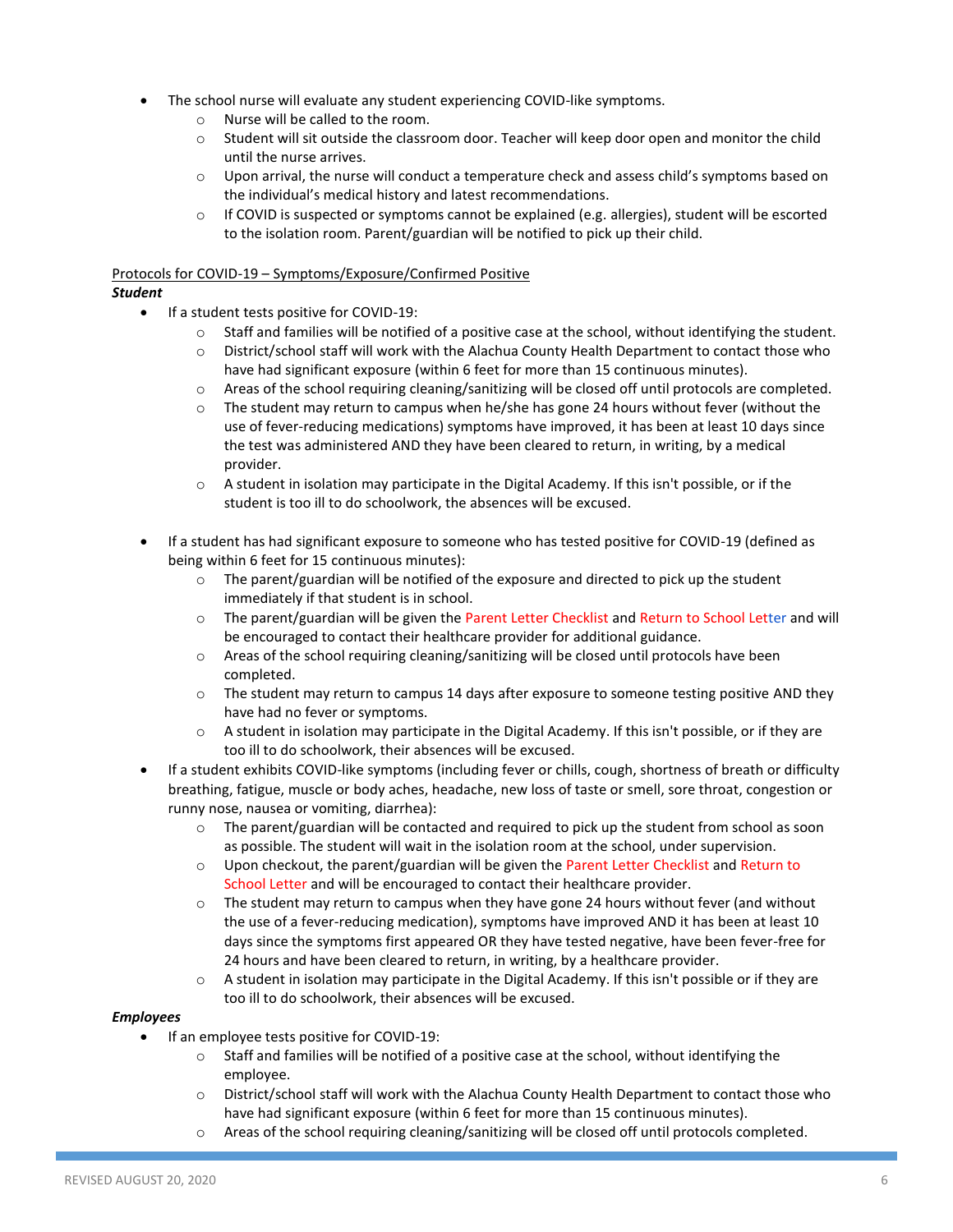- $\circ$  The employee may return to work after a minimum of ten work days and with written documentation from a medical provider.
- If an employee has had significant exposure to someone who has tested positive for COVID-19 (defined as being within 6 feet for 15 continuous minutes)
	- o The employee must self-isolate for 14 days after significant exposure to a person who has tested positive.
	- o The employee will be able to return to work 14 days after the last significant exposure if they are symptom-free.
- If the employee has had symptoms on a consistent basis in the past 72 hours, the employee will be instructed to contact their healthcare provider or get a COVID-19 test.
	- $\circ$  The employee will be instructed to stay home and self-isolate until they have written documentation from a healthcare provider or documentation of a negative test.

#### **CLEANING & DISINFECTING**

| <b>Frequency</b> | <b>Tasks to be Completed</b>                                                                                                                                                       | <b>Rooms</b>                                        |
|------------------|------------------------------------------------------------------------------------------------------------------------------------------------------------------------------------|-----------------------------------------------------|
| Daily            | Day staff is to sanitize high-touch surfaces, including but not limited<br>to door handles, phones, panic bars<br>Check hand soap, paper towels and sanitizer, refill as necessary | Campus wide                                         |
| Daily/Nightly    | Disinfect all door handles, panic bars, railings, and light switches                                                                                                               | Campus wide                                         |
| Daily/Nightly    | Auto scrub or mop hard surface floors with all-purpose cleaner as<br>needed                                                                                                        | Occupied spaces                                     |
| Daily/Nightly    | Disinfect all clinics, bathrooms, childcare, and athletic areas                                                                                                                    | Clinics, bathrooms, childcare<br>and athletic areas |
| Daily/Nightly    | Disinfect water fountain buttons and splashguards. Rinse with water.                                                                                                               | Campus wide                                         |
| Daily/Nightly    | Disinfect all hard surface furniture                                                                                                                                               | Occupied spaces                                     |
| Daily/Nightly    | Disinfect all shared telephones, keypads and handsets                                                                                                                              | Campus wide                                         |

- All areas shall be cleaned using the District approved cleaning agent, Lavender 256 Neutral Disinfectant Cleaner on a daily basis
- Custodians have daily checklists for each room that correspond to the above as well as specific training that was completed during the summer.
- Upon exit, teachers hang a door sign indicating the room is ready for cleaning. After cleaning, the custodian switches the door hanger to indicate the room is clean.

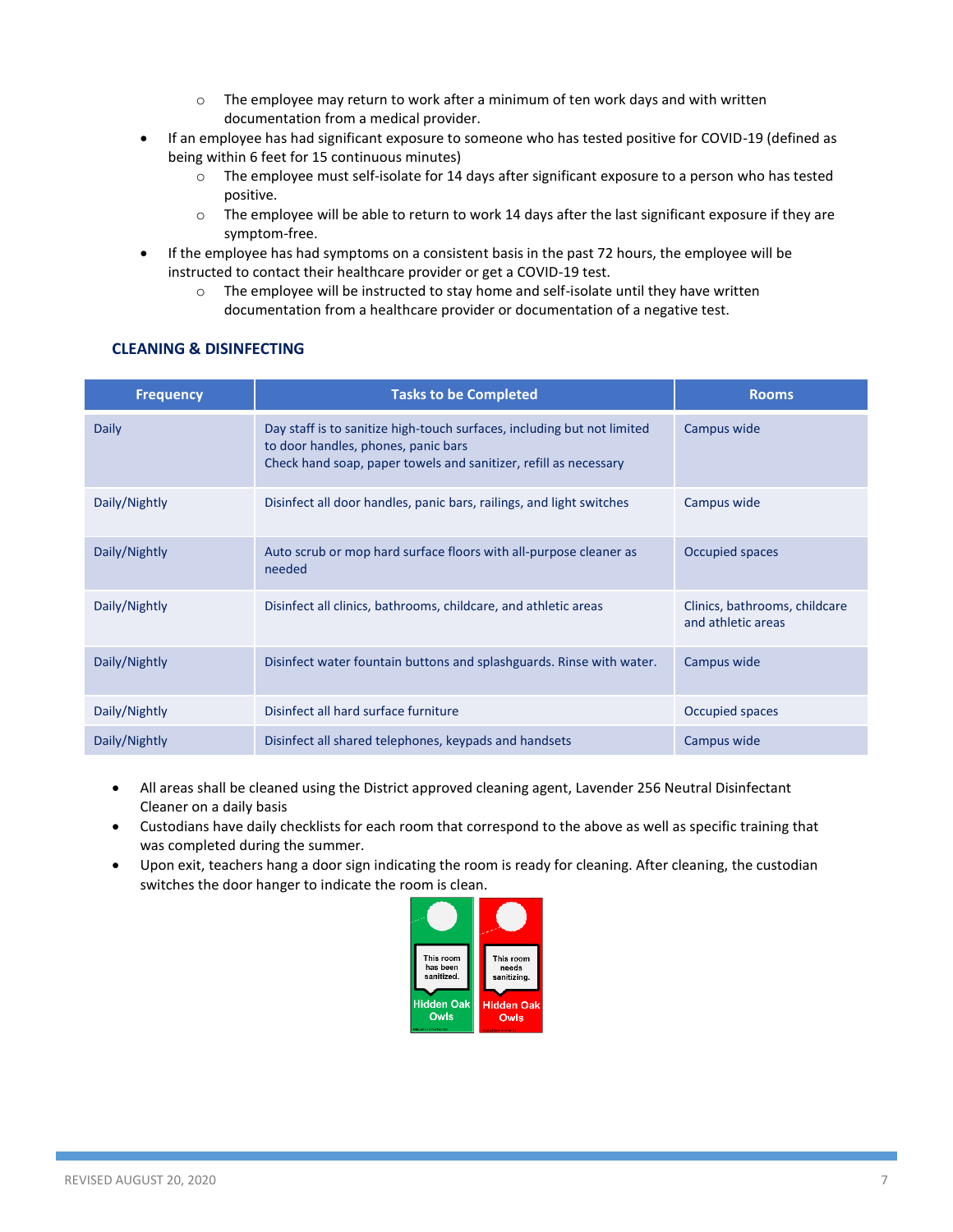#### **VISITORS AND VOLUNTEERS**

- In order to limit exposure for all students and staff, **the district has limited campus and facility visits by any nonessential visitors and volunteers, community organizations, businesses, municipal partners, and speakers.** 
	- $\circ$  At this time, no visitors or volunteers other than those deemed essential are permitted on campus.
	- $\circ$  Essential visitors are defined as those with business critical to the operation of the district (e.g. those enrolling a student, substitutes, contractors, deliveries, staff of the Department of Health), and those providing support for academic programs with prior approval from school administration.
	- o All visitors and volunteers must practice social distancing and adhere to the school board mask covering policy.
	- $\circ$  Additional volunteer/mentoring opportunities may be conducted virtually, with prior approval from school administration.
- All individuals entering a school or district building must adhere to the following protocols:
	- o **Prior to coming to campus** individuals must be approved by administration and schedule an appointment with the school.
	- o Complete a health screening questionnaire and a digital thermometer scan (temperature must not be higher than 100.4).
	- o Practice social distancing and wear a face covering at all times.
- Other than students, those seeking entry into the school building must go through building one at the front of the school.
- **Parents are not permitted to walk children to class in the mornings, eat lunch with their children, or enter the school unless an appointment has been scheduled or they have been contacted to come to school.**
- Prior to 7:45 am, the staff on duty will complete the screening checklist and temperature check on visitors before allowing them into the main building.
	- o After 7:45 am, visitors will call the office upon arrival and office staff will go out to complete the screening checklist and temperature check before allowing visitors in the school.
	- o Visitors will then be given a badge upon entrance to the building.
- All volunteers must have an approved volunteer application for the 2020-21 school year. **This includes virtual volunteers/guest speakers.**
- This procedure will be reevaluated at the end of the first nine weeks

#### **ARRIVAL, DISMISSAL, & TRANSITIONS**

Arrival

- Parents should evaluate their children for any COVID symptoms before leaving for school and have them remain home if any symptoms previously reviewed are found.
- Teachers will be in their classrooms at 7:15 in order to receive students.
- Students may enter the school through any of the following:
	- $\circ$  Building 1 Main entrance
	- o Building 2 Doors near the kindergarten playground
	- o Building 3 Cafeteria
- Staff will be in each of these locations until 8:00 a.m. to assist with the entry of students into the building
	- o After 8:00 a.m. students are required to enter through the front office.
	- o Students arriving after 7:45 are still considered tardy. Names will be taken but they will not be given a tardy slip. This is to limit congregating in the office area.
- Only students are permitted in the building.
- Students are expected to go straight to their homerooms as soon as they enter the building unless they need breakfast.
	- o Students who need to eat breakfast should enter the cafeteria first.
- As students finish breakfast they will be directed to go to their classrooms.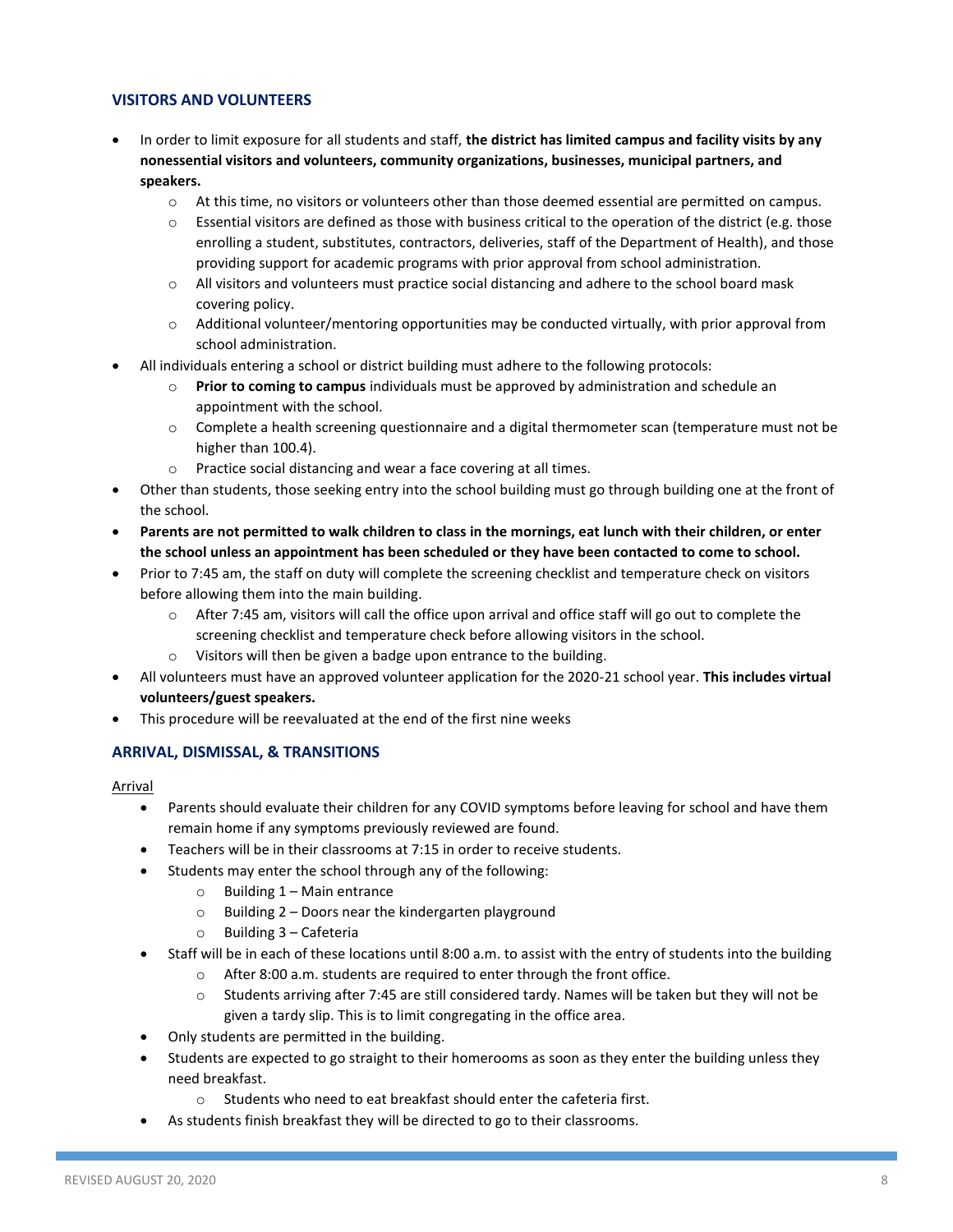#### Dismissal

- As in the past, dismissal will occur using the Pikmykid app but procedures will change.
- Rather than being housed in specific locations (e.g. media center) all students will remain in their classrooms.
- Parents are required to stay in their cars during dismissal.
- There are four options:
	- o Car Rider
	- o Walk/Bike
	- o EDEP
	- o Bus/Day Care (e.g. O2B, Sonshine, school bus, etc.)
- There is no "Park and Ride" this year.
- Parents will now "announce" using the Pikmykid app on their phone. When a parent announces they have arrived, the system will notify the teacher and the student will be dismissed.
- Staff will be in the halls in order to assist and guide students to their dismissal location.
- Walkers and bike riders will be dismissed when the bells ring.
	- o Parents may not wait at the front of the school for their children.
	- o Designated waiting areas for parents are:
		- Near the bike racks by the kindergarten playground.
			- On the sidewalk adjacent to the bus loop
- Bus riders and day care riders will be called as their transportation arrives
- EDEP students will be picked up by EDEP
	- o EDEP Dismissal locations:
		- K, 1, 2 Cafeteria
		- $\blacksquare$  3, 4, 5 Covered Court.
		- **Temperature checks will occur after students are in their assigned area.**

#### Transitions

- Hallways are still bi-directional but a now marked with reminders.
- Always remember:
	- o Owls stay on the right.
	- $\circ$  Stay in the light colored tiles on the right of the hallway... never in the blue tiles.





- Class Transitions
	- o All students will use hand sanitizer when leaving or entering any classroom.
	- o All hallways are marked with directional arrows and markers.
	- o Teachers will select walking routes based on the number of classes transitioning. Each route will limit interaction with other classes to the extent possible.
- Specials
	- o K through 5 classes will go to the special area teacher classrooms
	- o Teachers will have five minutes between classes to sanitize.
- Recess/Teacher PE
	- $\circ$  For recess and teacher PE students will go to designated areas which can include the bus circle, the back field and the large playground next to Ft. Clarke Blvd. Teams will determine which classes are in which areas.
	- o Masks are not required when participating in extracurricular activities, such as athletics, however students and teachers must have masks with them at all times. Social distancing must be adhered to on the playground, particularly without masks.
	- $\circ$  Students will not be able to use any of the playground equipment or sports equipment while in the playground areas. The playground equipment will be roped off.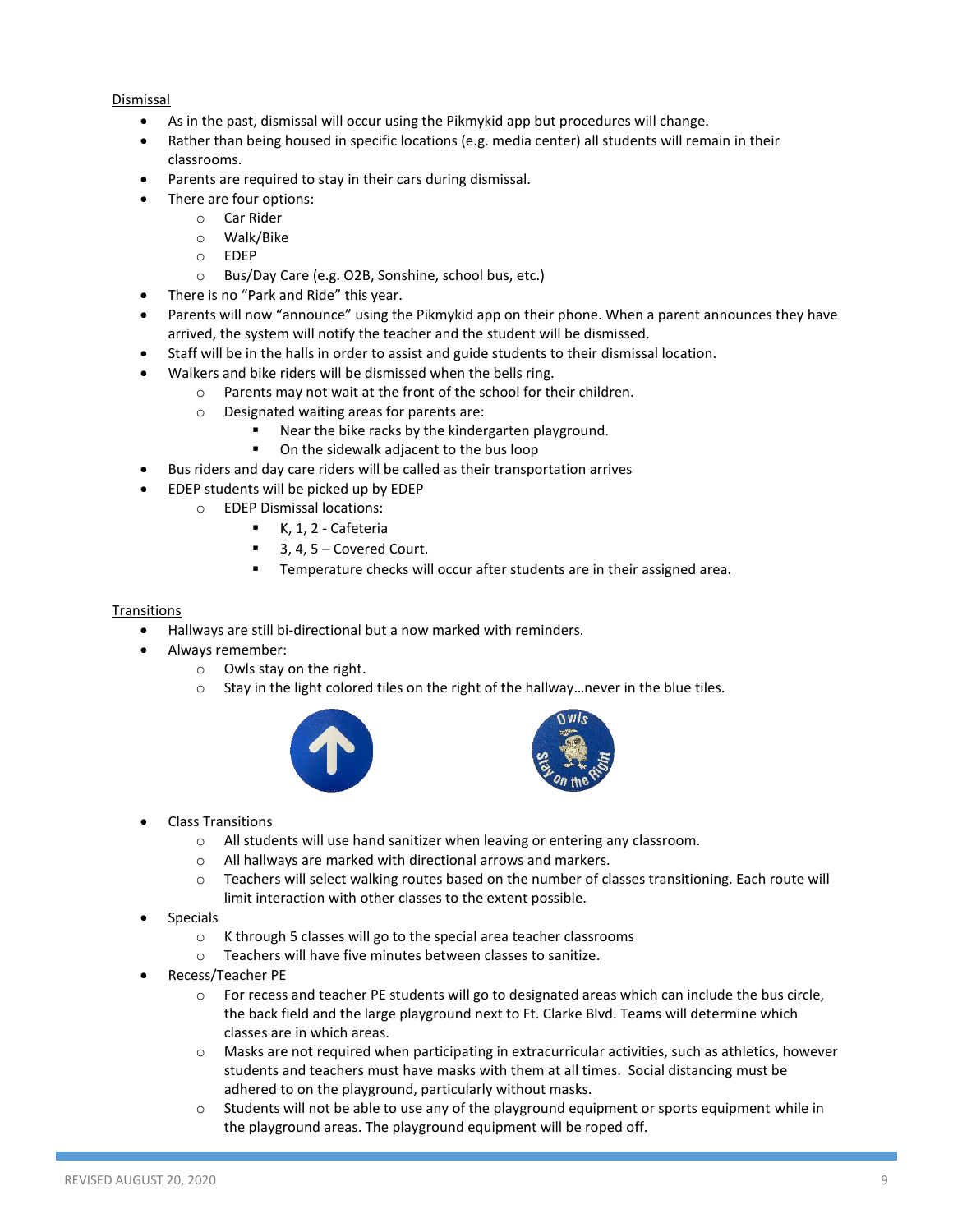#### **CAFETERIA**

- Students will have lunch by grade level. Only one grade level will be in the cafeteria at a time.
- Students will sit facing one direction every other seat by class.
- All students will have assigned seats.
- Students will alternate sides by lunch period to allow for cleaning and disinfecting between groups.
- Students will be escorted to their table by the homeroom teacher.
- Students will be sent in small groups to the lunch line by staff monitoring the cafeteria.
- **•** Students will stand six feet apart while waiting for their food.
- Students will remain seated unless given permission by cafeteria staff.
- Students will not be able to purchase snacks, ala carte, or from the vending machine. This will be reevaluated after the first nine weeks of school.
- Students will be given a sealed utensil pack and condiment pack with their lunch. Lunch room staff will have extra to hand out as needed.
- **•** Students will use hand sanitizer upon entering the serving line.

#### **SOCIAL EMOTIONAL LEARNING (SEL)**

#### **PBIS**

- In order to lessen the hand-to-hand distribution of paper Hoot Loot, Class Dojo will replace Hoot Loot.
- Points awarded in the PBIS Class Dojo are considered digital Hoot Loot. Digital Hoot Loot may not be taken away.
- All specials teachers, pull-out teachers and the leadership team will be able to assign digital Hoot Loot.
- Digital Academy students will receive digital Hoot Loot points.
- All students will be able to participate in PBIS events (Digital Academy will have virtual rewards).
- Positive Referrals will be awarded for above and beyond behavior. Students receiving positive referrals will be announced on morning announcements and receive a special treat from the BRT.

#### Social Emotional Learning

- All teachers will conduct morning meetings using our district-provided curriculum (Sanford Harmony).
- Teachers will adhere to the school pacing guide.
- Teachers will complete the SRSS (student risk screening scale) for all students after the first 30 days of school.
- Students identified as "at risk" will receive additional mental health support.
- Counselors will be available for crisis situations as well as classroom guidance lessons.

#### **CURRICULUM & INSTRUCTION**

There are three models in place at Hidden Oak.

- 1. Brick and Mortar
- 2. Digital Academy
- 3. Hyflex
- Brick and Mortar This is the traditional method of teaching typically in place in school. Students attend class in person.
- Digital Academy Students do not come to the physical school building. Students attend school via a virtual connection (e.g. Zoom or Google Meets) and follow the grade level schedule. Students begin school at 7:45 are expected to be present through the live connection during all instructional blocks.
	- $\circ$  Digital Academy students will attend one of two models depending on counts at the grade level.
		- Complete digital class. The teacher has no brick and mortar students.
		- **Hyflex (See below)**
- Hyflex The teacher has both brick and mortar students as well as digital academy students. Live teaching will take place with brick and mortar students in class and with digital students attending virtually at the same time.